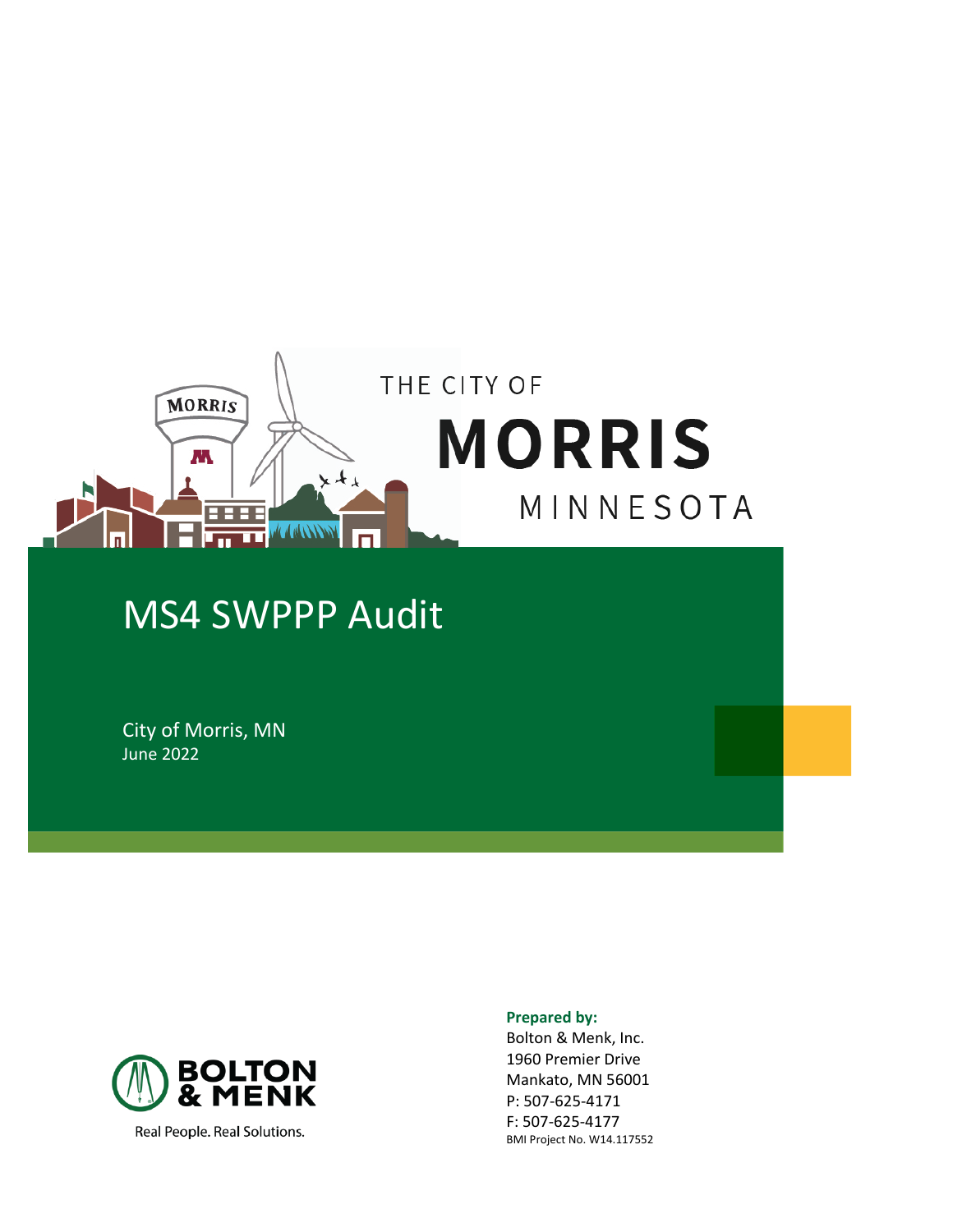# Table of Contents

| Unique BMP MCM6: Pollution Prevention/Good Housekeeping for Municipal Operations  14 |  |
|--------------------------------------------------------------------------------------|--|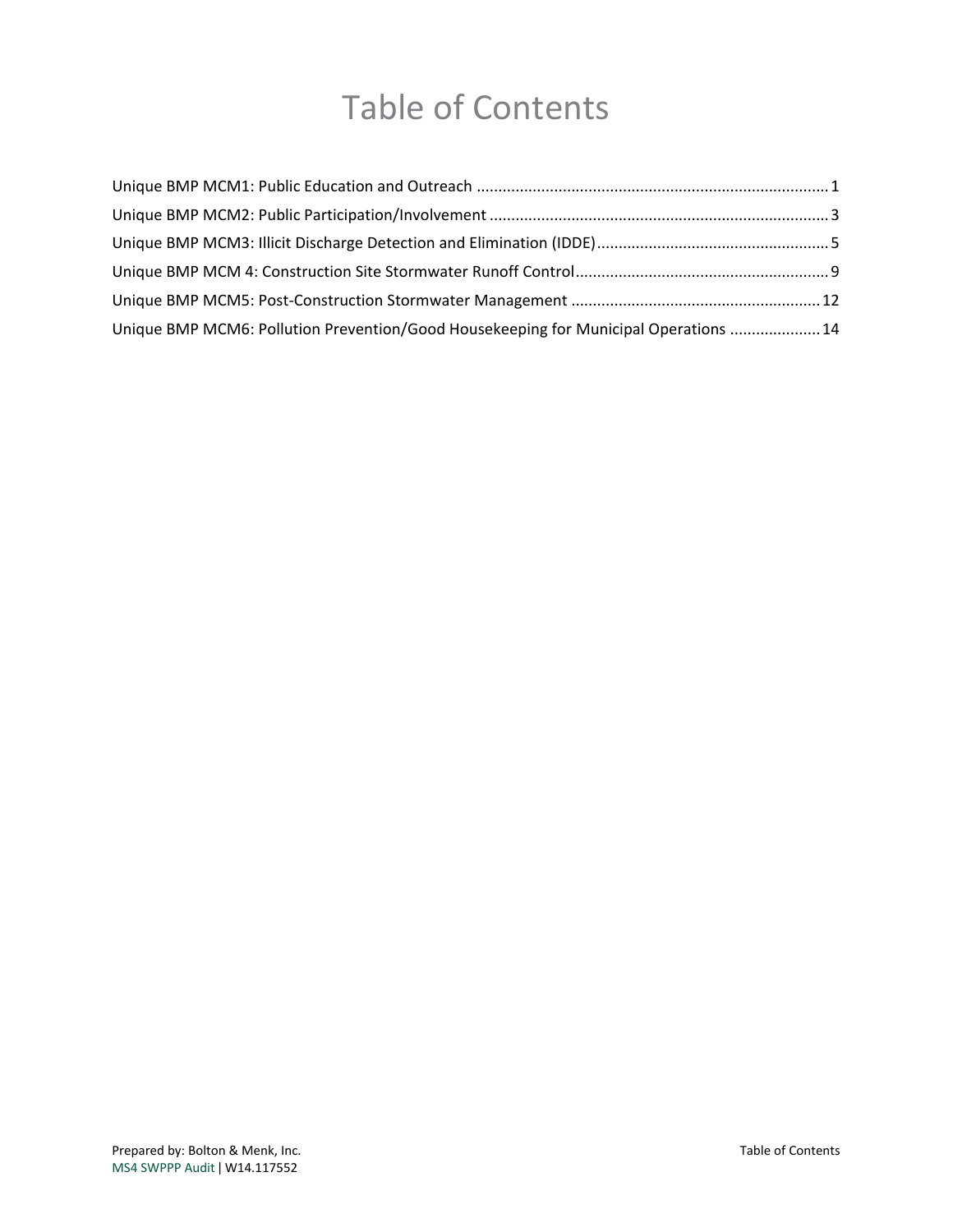# **BMP Summary Sheet Unique BMP MCM1: Public Education and Outreach**

<span id="page-2-0"></span>

|                                                      | <b>MS4 Name:</b> City of Morris                                    |
|------------------------------------------------------|--------------------------------------------------------------------|
|                                                      | <b>Minimum Control Measure:</b> MCM1 Public Education And Outreach |
|                                                      | <b>BMP Title:</b> MCM1 Public Education and Outreach               |
| <b>MNR040000 Permit Reference:</b> Lines 16.1 - 16.9 |                                                                    |

### **BMP Description:**

A public education program to distribute educational materials or equivalent outreach that informs the public of the impact stormwater discharges have on waterbodies and that includes actions citizens, businesses, and other local organizations can take to reduce the discharge of pollutants to stormwater.

Based on the EPA EJScreen report (Updated in 2022) the Population of Morris is:

|                                 | Morris, MN | State of MN |
|---------------------------------|------------|-------------|
| Demographic Index               | 21%        | 22%         |
| Low Income                      | 30%        | 24%         |
| Linguistically Isolated         | 1%         | 2%          |
| Less Than High School Education | 7%         | 7%          |
| Under Age 5                     | 6%         | 6%          |
| Over Age 64                     | 17%        | 15%         |

The City has identified that property owners, residents, and businesses in the City of Morris seek information via the City's official newspaper, City website, and City Facebook Page.

The education program will include the distribution of written educational items for each of the following topics:

- Household chemical disposal
	- $\circ$  The City will coordinate with the County for this educational outreach and event.
- Yard waste/composting
- Illicit discharge recognition and reporting
- Deicing salt impacts on receiving waters, methods to reduce use, and proper storage
- Pet waste impacts receiving waters, management of pet waste, and the City Code.

The City will use the official newspaper, City website, and the City Facebook Page to distribute written educational items. The City may use additional methods of outreach such as radio and utility bill inserts from time to time to supplement the other methods used.

Written materials will be in English. The City will provide copies of written educational materials in alternative formats or languages upon request. Requests can be made via the email or phone numbers posted on the City website or in person at City Hall.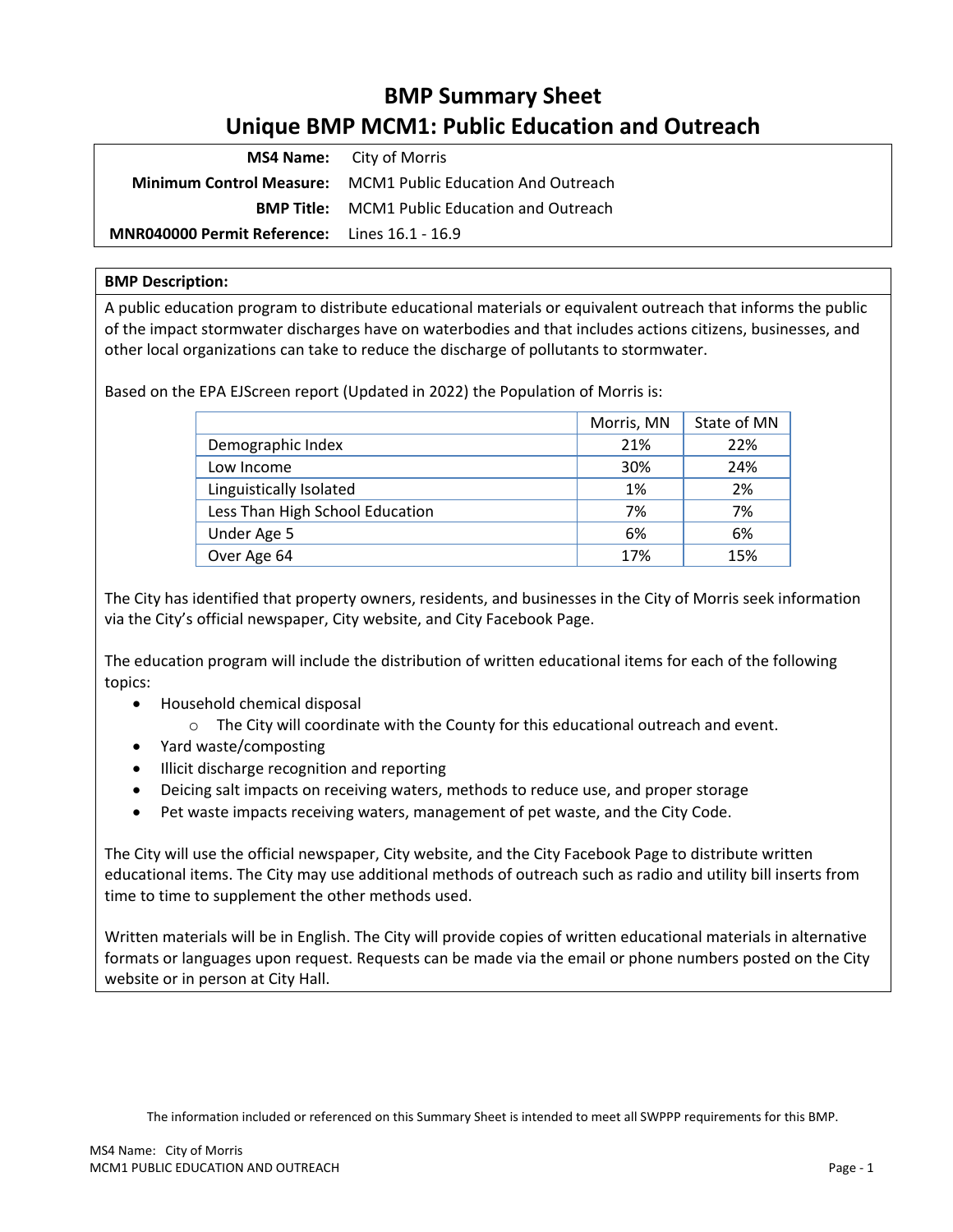### **BMP Documentation and Measurable Goals:**

Activities held

• At least one per calendar year,

Educational materials distributed

- At least one seasonally appropriate educational material will be prepared and distributed each quarter.
- Dates, description, and estimated audience.

Document any feedback or requests for alternative educational material format from the Public and the City's Action because of that feedback or request.

• The City will respond to all feedback or requests within 5 regular business days.

# **BMP Review and Update:**

This BMP will be reviewed each calendar year in advance of the MS4 Annual Report. The annual review will include an assessment of program compliance, and the measurable goals, and determine any necessary or desirable BMP improvements.

Necessary changes to the BMP will be documented as part of the MS4 Annual Reporting. Changes to the BMP will be implemented within 60-calendar days of the MS4 Annual Report being submitted.

### **Schedule:**

|                                        | Quarterly | Post seasonal materials and create links on the City website & City Facebook Page |
|----------------------------------------|-----------|-----------------------------------------------------------------------------------|
|                                        | Quarterly | Provide written information to City's Official Newspaper                          |
|                                        | As Needed | Radio and Utility Billing Inserts                                                 |
|                                        | Ongoing   | <b>BMP Documentation and Measurable Goals</b>                                     |
|                                        | Annual    | BMP Review and update as needed.                                                  |
| <b>Responsible Party for this BMP:</b> |           |                                                                                   |
|                                        | Title:    | City Manager                                                                      |
|                                        |           |                                                                                   |

|                             | Department: City Administration          |
|-----------------------------|------------------------------------------|
| Contact Phone: 320-589-3141 |                                          |
|                             | Contact E-mail: cityhall@ci.morris.mn.us |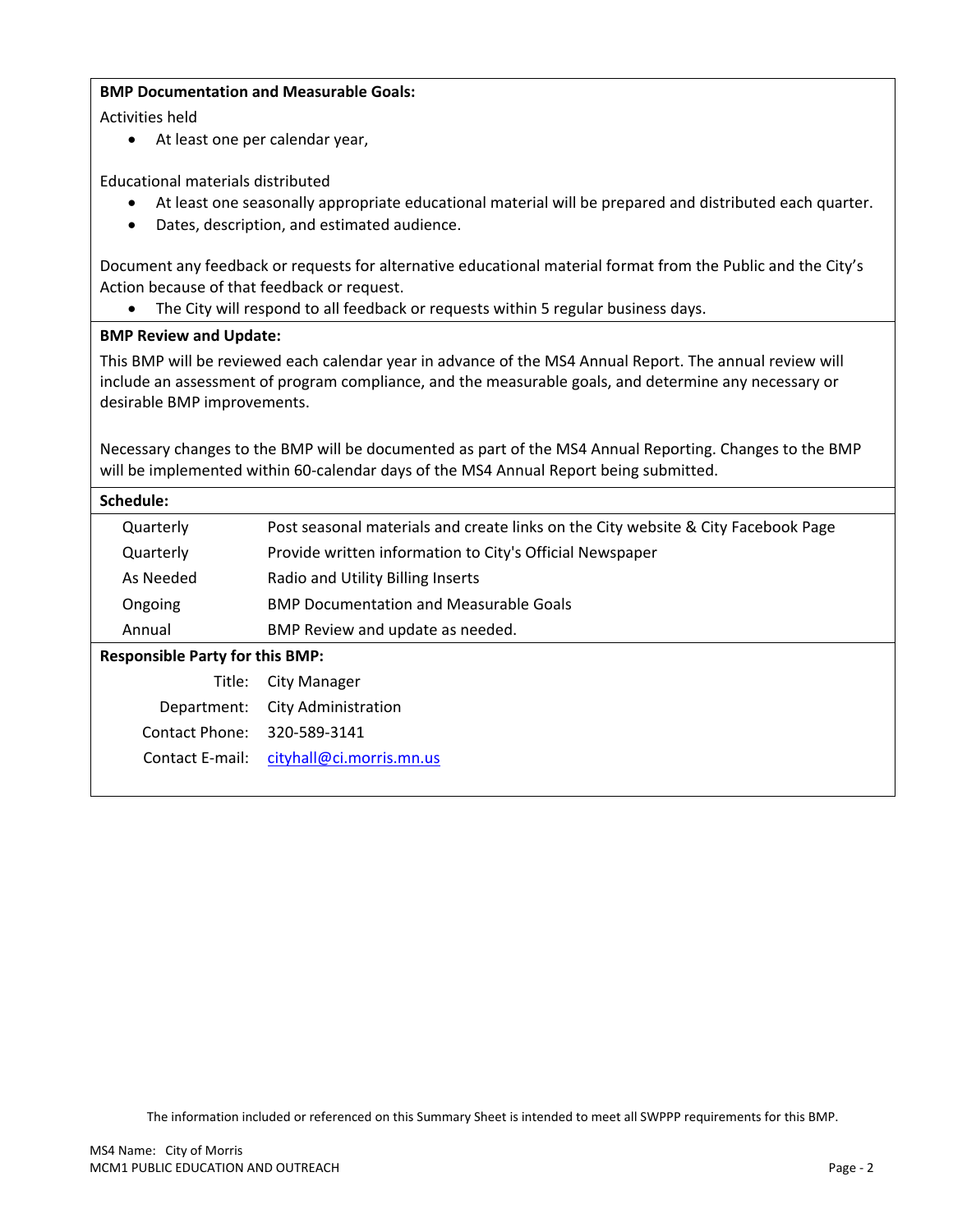# **BMP Summary Sheet Unique BMP MCM2: Public Participation/Involvement**

<span id="page-4-0"></span>

|                                                        | <b>MS4 Name:</b> City of Morris                                |
|--------------------------------------------------------|----------------------------------------------------------------|
|                                                        | Minimum Control Measure: MCM2 Public Participation/Involvement |
|                                                        | <b>BMP Title:</b> MCM2 Public Participation/Involvement        |
| <b>MNR040000 Permit Reference:</b> Lines $17.1 - 17.8$ |                                                                |

# **BMP Description:**

A Public Participation/Involvement program to solicit public input on the SWPPP and involve the public in activities that improve or protect water quality.

The permit requires that the permittee provide a minimum of one opportunity for the public to provide input on the adequacy of the Stormwater Pollution Prevention Plan (SWPPP). To meet this requirement, the City will post the SWPPP on the City website. Comments will be accepted at any time and may be submitted via the contact information on the website or at the public comment period of any regularly scheduled City Council Meeting.

The annual reports, enforcement response procedures (ERPs), and stormwater ordinances are available to the public upon request. Requests can be made via the email or phone numbers posted on the City website or in person at City Hall.

The permit requires that the permittee must provide a minimum of one public involvement activity that includes pollution prevention or water quality theme. To meet this requirement the City will coordinate a household hazardous waste collection day with the County.

### **BMP Documentation and Measurable Goals:**

Document all oral and written input regarding the SWPPP submitted by the public.

• The City will respond to all feedback within 5 regular business days.

Document the City responses to public input and any revisions to the SWPPP.

- Activities held
	- o At least one per calendar year,
	- o Document dates, description, and estimated audience.

### **BMP Review and Update:**

This BMP will be reviewed each calendar year in advance of the MS4 Annual Report. The annual review will include an assessment of program compliance, and the measurable goals, and determine any necessary or desirable BMP improvements.

Necessary changes to the BMP will be documented as part of the MS4 Annual Reporting. Changes to the BMP will be implemented within 60-calendar days of the MS4 Annual Report being submitted.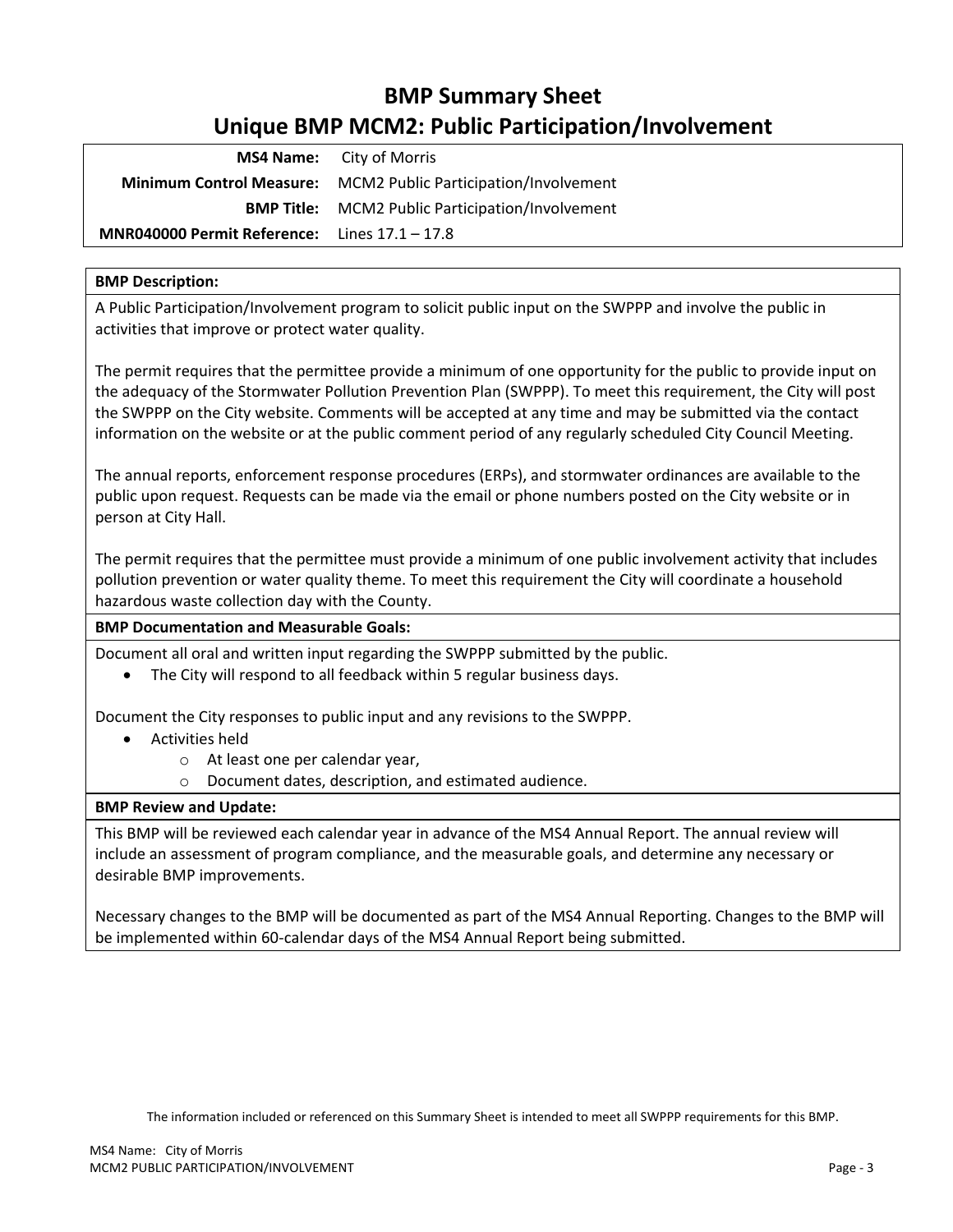| Schedule:                              |                                                        |
|----------------------------------------|--------------------------------------------------------|
| Annually                               | Post a public notice soliciting comments on the SWPPP. |
| Annually                               | Provide a public involvement event.                    |
| Ongoing                                | <b>BMP Documentation and Measurable Goals</b>          |
| Annual                                 | BMP Review and update as needed.                       |
| <b>Responsible Party for this BMP:</b> |                                                        |
| Title:                                 | City Manager                                           |
| Department:                            | City Administration                                    |
| Contact Phone:                         | 320-589-3141                                           |
| Contact E-mail:                        | cityhall@ci.morris.mn.us                               |
|                                        |                                                        |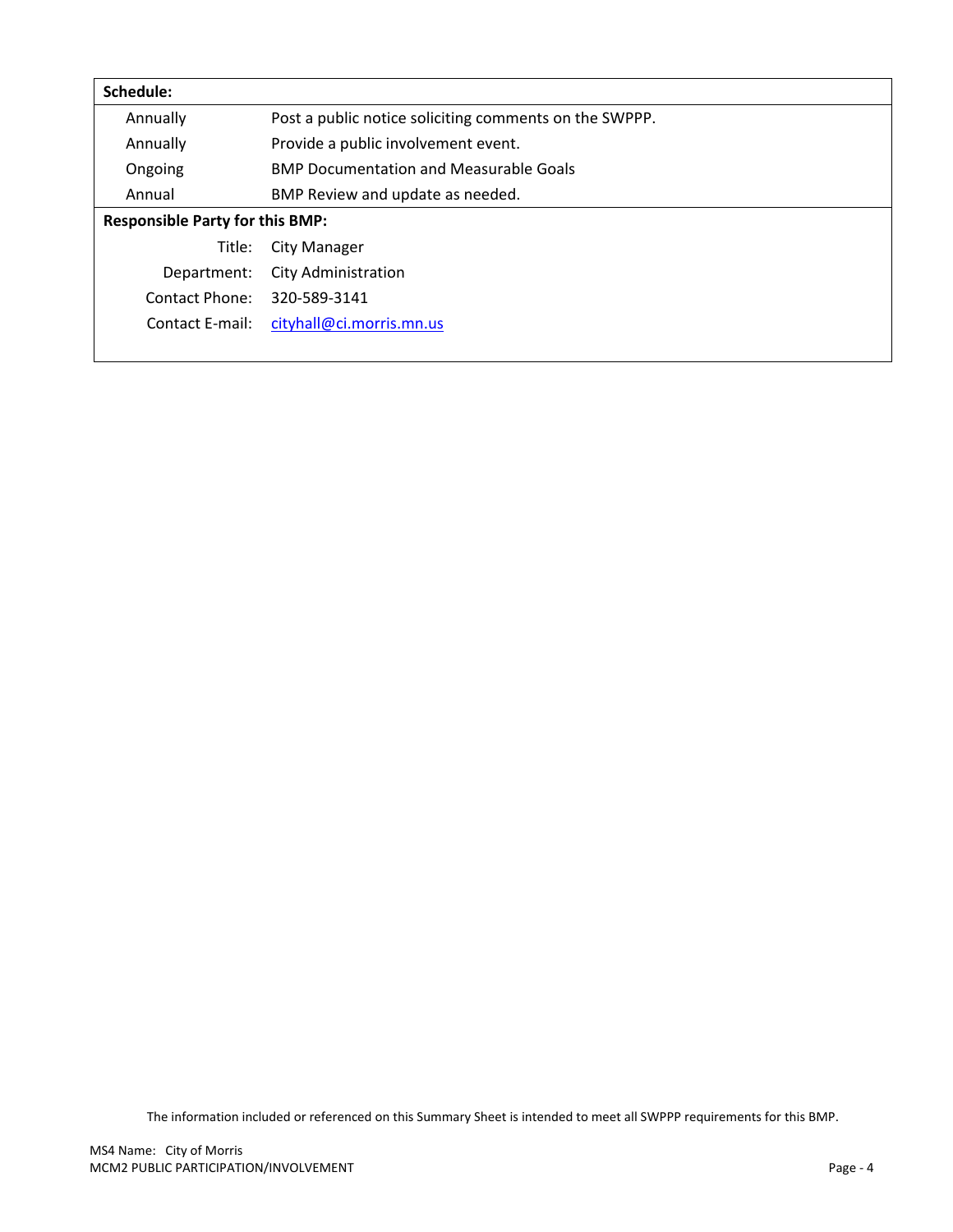# **BMP Summary Sheet**

# <span id="page-6-0"></span>**Unique BMP MCM3: Illicit Discharge Detection and Elimination (IDDE)**

| <b>MS4 Name:</b> City of Morris                       |                                                                           |
|-------------------------------------------------------|---------------------------------------------------------------------------|
|                                                       | Minimum Control Measure: MCM3 Illicit Discharge Detection And Elimination |
|                                                       | <b>BMP Title:</b> MCM3 Illicit Discharge Detection and Elimination        |
| <b>MNR040000 Permit Reference:</b> Lines 18.1 – 18.18 |                                                                           |

# **BMP Description:**

A program to detect and eliminate illicit discharges into the MS4.

The City will annually maintain and update a map(s) of the MS4 that includes:

- All pipes 12 inches or greater in diameter, including stormwater flow direction in those pipes,
- Outfalls labeled with a unique identification (ID) number, and geographic coordinates,
- Structural stormwater BMPs,
- All receiving waters, and
- Inventory of priority areas identified as having a higher likelihood of illicit discharges. Areas will be determined based on:
	- o Zoning,
	- o Previous known or suspected IDDE, and
	- o Areas with storage of significant materials that could result in an illicit discharge

The City Code prohibits non-stormwater discharges to the City's stormwater system, except for those nonstormwater discharges authorized in item 3.2 of the MS4 General Permit. The

The City Code requires owners or custodians of pets to remove and properly dispose of feces on City property.

At least once per year, outfalls will be inspected for illicit discharge. This inspection will be done during dry weather conditions (e.g., periods of 72 or more hours of no precipitation).

City Field Staff will receive training at least once per year to recognize IDDE. Training will be done using videos, handouts, posted materials, and in some cases attendance at outside events. The type and level of training will be determine based on the work duties and responsibilities.

- City Staff will report suspected IDDE to their direct supervisor.
- The direct supervisor will verify the report and follow the checklist for IDDE.
- Field staff to be trained includes but is not limited to police, fire department, public works, and parks staff.
- Training for IDDE may include, but is not limited to, videos, in-person presentations, webinars, training documents, and/or emails.

The City may contract for investigating, locating, eliminating illicit discharges, and/or enforcement or designate one or more City Staff to complete this task. City Staff designated to complete this task will receive training every three (3) calendar years following the initial training.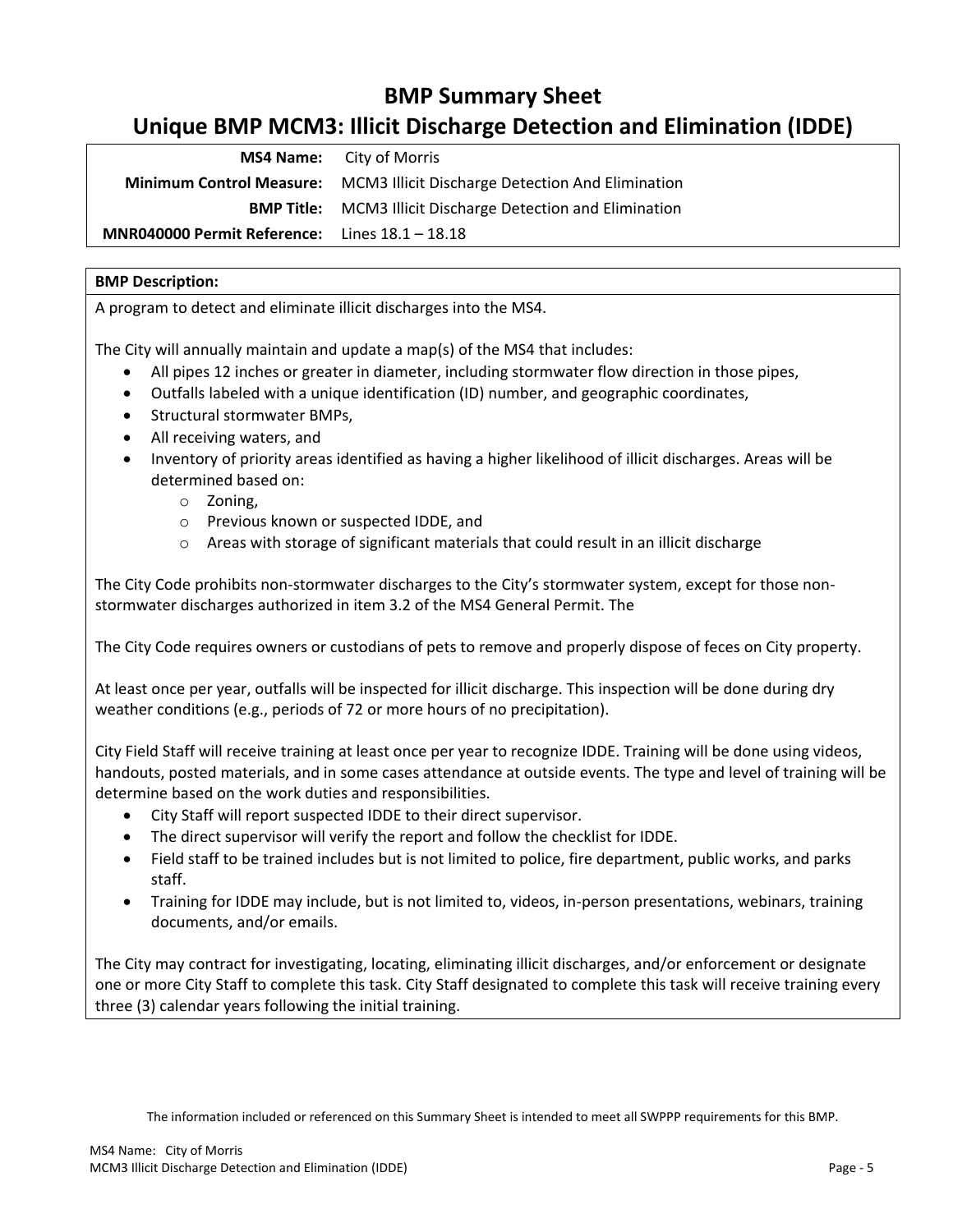**BMP Written Procedures for this BMP:**

**Investigating, Locating, and Eliminating the Source of Illicit Discharge:**

**The following written procedure will be followed for investigating, locating, and eliminating the source of illicit discharges.** 

- Timeframe:
	- $\circ$  Reports of Illicit Discharge Received from the Public to the City via email, phone call, or visit to the City Hall:
		- An appropriate City Staff member from the Public Works or Parks Department or a Consultant will be dispatched to inspect the site. The IDDE Checklist will be used to evaluate the suspected IDDE and determine the next steps.
		- A response to the person(s) making the initial report will be made within 5 regular business days of the report being received.
	- o Reports of Illicit Discharge Received from Emergency Responders (e.g. Fire or Police) 911 report:
		- The report will be forwarded to the Public Works non-work hours emergency on-call.
		- The on-call Staff member will use the IDDE Checklist to evaluate the suspected IDDE and determine the next steps.
	- $\circ$  Reports of Illicit Discharge Received from City Staff that are not related to an emergency response action:
		- The Field Staff will report the suspected IDDE to their immediate supervisor. The Supervisor will determine the urgency of the report and refer it accordingly.
		- report and determine using the IDDE Checklist if further investigation is necessary.
		- An appropriate City Staff member from the Public Works or Parks Department or a Consultant will be dispatched to inspect the site. The IDDE Checklist will be used to evaluate the suspected IDDE and determine the next steps.
- Available Tools and Methods to Detect and Track the Source of an Illicit Discharge:
	- o When possible, the person inspecting the suspected IDDE will attempt to track the source by visually inspecting and following suspected IDDE upstream to determine the source and type of discharge.
	- $\circ$  When visual inspection is not possible, or if the source cannot be easily identified, the City may use stormsewer televising, water sampling and testing, smoke tests, dye tests, or other methods. The City Manager will determine with Consultant services are appropriate to assist with these actions.
	- o Maps of the City stormwater collection system will be utilized to identify the upstream structure locations.
- IDDE Containment and Cleanup Methods:
	- $\circ$  IDDE Containment and Cleanup may require specialized training and equipment. City Staff will not attempt to contain or cleanup material if those actions would interfere with an emergency responder or if it would put themselves into a situation that requires PPE that they do not have training to use or availability at the site.
	- o Cleanup methods for IDDE will depend on the source and composition.
	- $\circ$  When possible, City Staff will attempt to stop a suspected illicit discharge from entering a receiving water by containing the material by placing a sandbag or other block in the municipal storm conveyance system downstream of the suspected IDDE.
	- $\circ$  The City Manager will be notified as soon as possible about the extent and potential impacts of identified IDDE.
	- o The City Manager will direct the reporting of the identified IDDE to the State Duty Officer and determine if Consultant assistance is appropriate.
	- o The City will follow the directions of the State Duty Officer.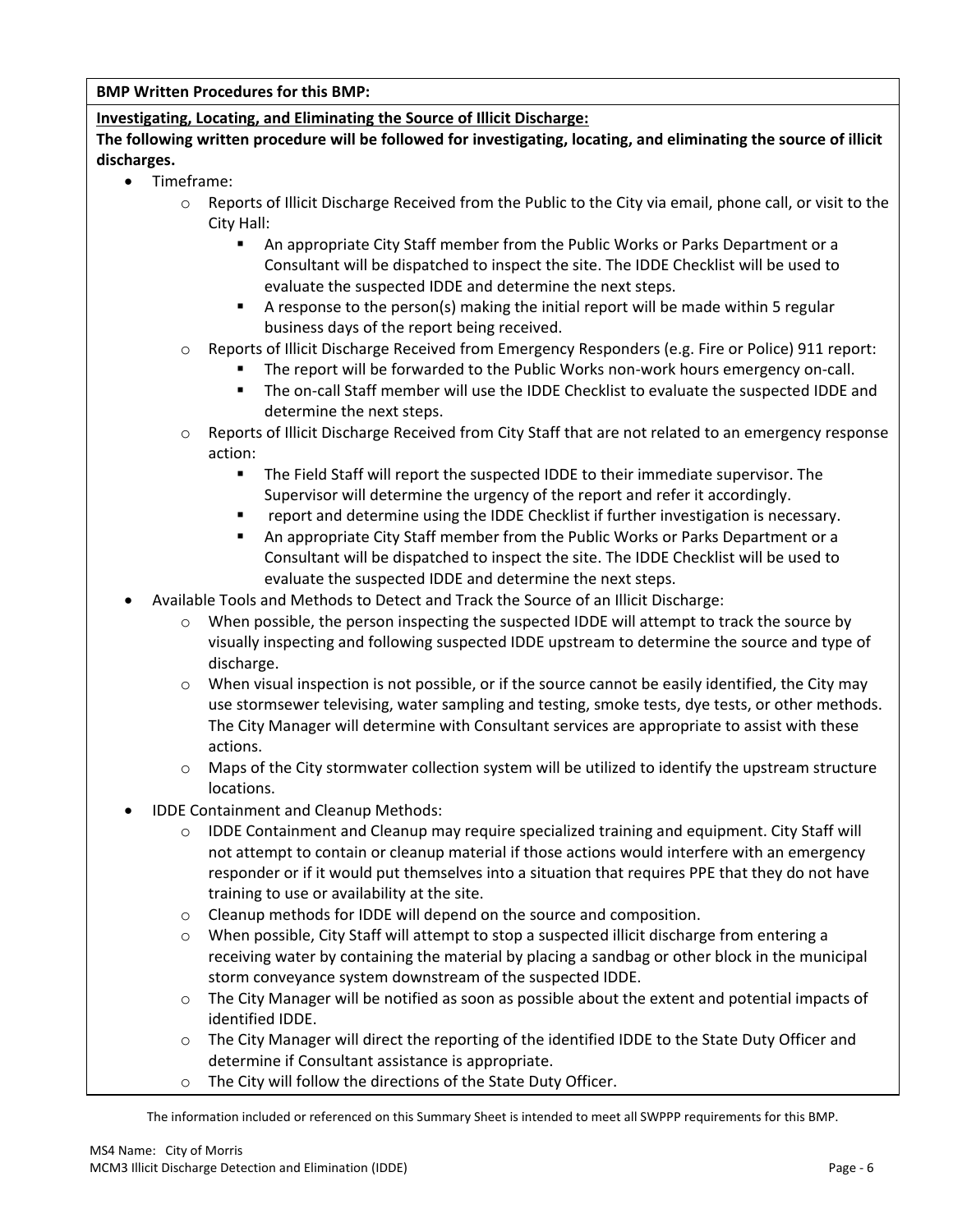- o A clean-up plan will be developed and implemented.
- $\circ$  The City will implement the appropriate Enforcement Response Procedures depending on the IDDE.

# **Spill Response:**

### **The following written procedure will be followed for responding to spills, including emergency response procedures to prevent spills from entering the MS4.**

- Spill Avoidance:
	- $\circ$  Field Staff will be trained on spill avoidance for the duties assigned to them.
- Spill Response Checklist:
	- o Field Staff will be trained on Spill Response and provided a Spill Response Checklist.
	- o The Checklist includes:
		- How to identify a spill.
		- Steps to contain a spill,
		- Who and when to notify about a spill,
	- o All spills that meet the criteria listed don the Spill Response Checklist will be reported to the City Manager.
	- o The City Manager will:
		- Direct the reporting of the Spill to the State Duty Officer,
		- **■** Direct any City Cleanup Response, and
		- Determine if Enforcement Response Procedures are appropriate

### **Receipt of Stormwater Reports, Complaints, and Concerns:**

The following written procedure will be followed for receipt of reports, complaints, and concerns.

- The contact information for the City will be posted on the City Website.
- Complaints that are received will be forwarded to the City Manager.
- The City Manager will review the complaint and determine next steps, including but not limited to initiating action under the City's ERPs.

#### **Written Enforcement Response Procedures (ERPs):**

The City maintains written ERPs as described in this SWPPP and the City Code.

### **BMP Documentation:**

Document all training:

- o Date,
- o Attendees' names and departments, and
- o General subject matter covered.
- Document Stormwater Reports and Complaints:
	- o Date and source of the report, and
	- o City response to the report.
- Document all Enforcement Actions required under this BMP:
	- $\circ$  name of the person responsible for violating the terms and conditions of the permittee's regulatory mechanism(s)
	- $\circ$  date(s) and location(s) of the observed violation(s)
	- $\circ$  description of the violation(s).
	- o corrective action(s) (including completion schedule) issued by the City,
	- o referrals to other regulatory organizations (if any), and
	- o date(s) violation(s) resolved.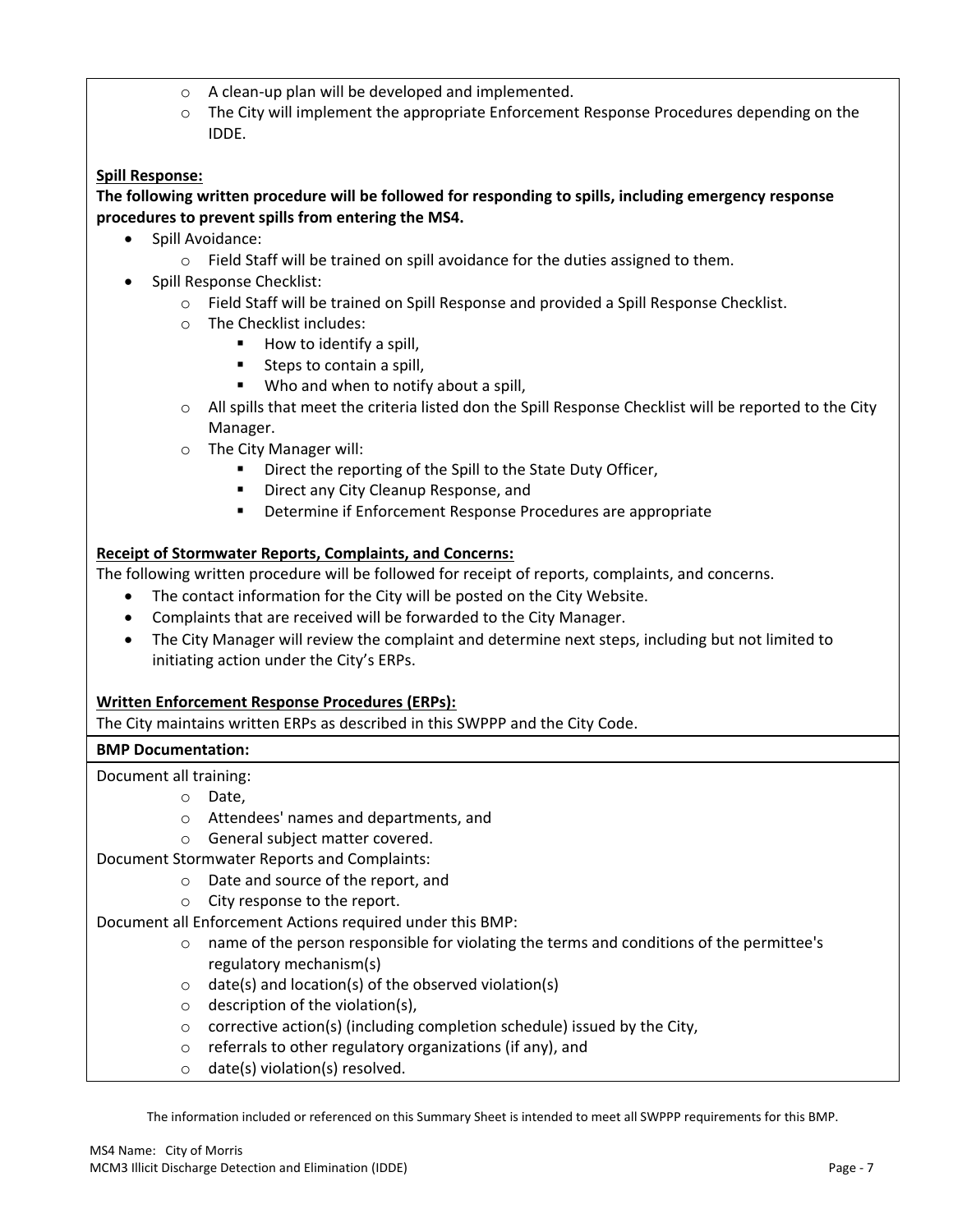#### **BMP Review and Update:**

This BMP will be reviewed each calendar year in advance of the MS4 Annual Report. The annual review will include an assessment of program compliance, and the measurable goals, and determine any necessary or desirable BMP improvements.

Necessary changes to the BMP will be documented as part of the MS4 Annual Reporting. Changes to the BMP will be implemented within 60-calendar days of the MS4 Annual Report being submitted.

| Schedule:                              |                                                                                |  |
|----------------------------------------|--------------------------------------------------------------------------------|--|
| Annually                               | Field Staff Training (Training may be broken up to be seasonally appropriate.) |  |
| Annually                               | BMP, Written Procedure, Checklist, and ERPs review and update as needed.       |  |
| Ongoing                                | <b>BMP Documentation</b>                                                       |  |
| <b>Responsible Party for this BMP:</b> |                                                                                |  |
| Title:                                 | <b>City Manager</b>                                                            |  |
| Department:                            | City Administration                                                            |  |
| Contact Phone:                         | 320-589-3141                                                                   |  |
| Contact E-mail:                        | cityhall@ci.morris.mn.us                                                       |  |
|                                        |                                                                                |  |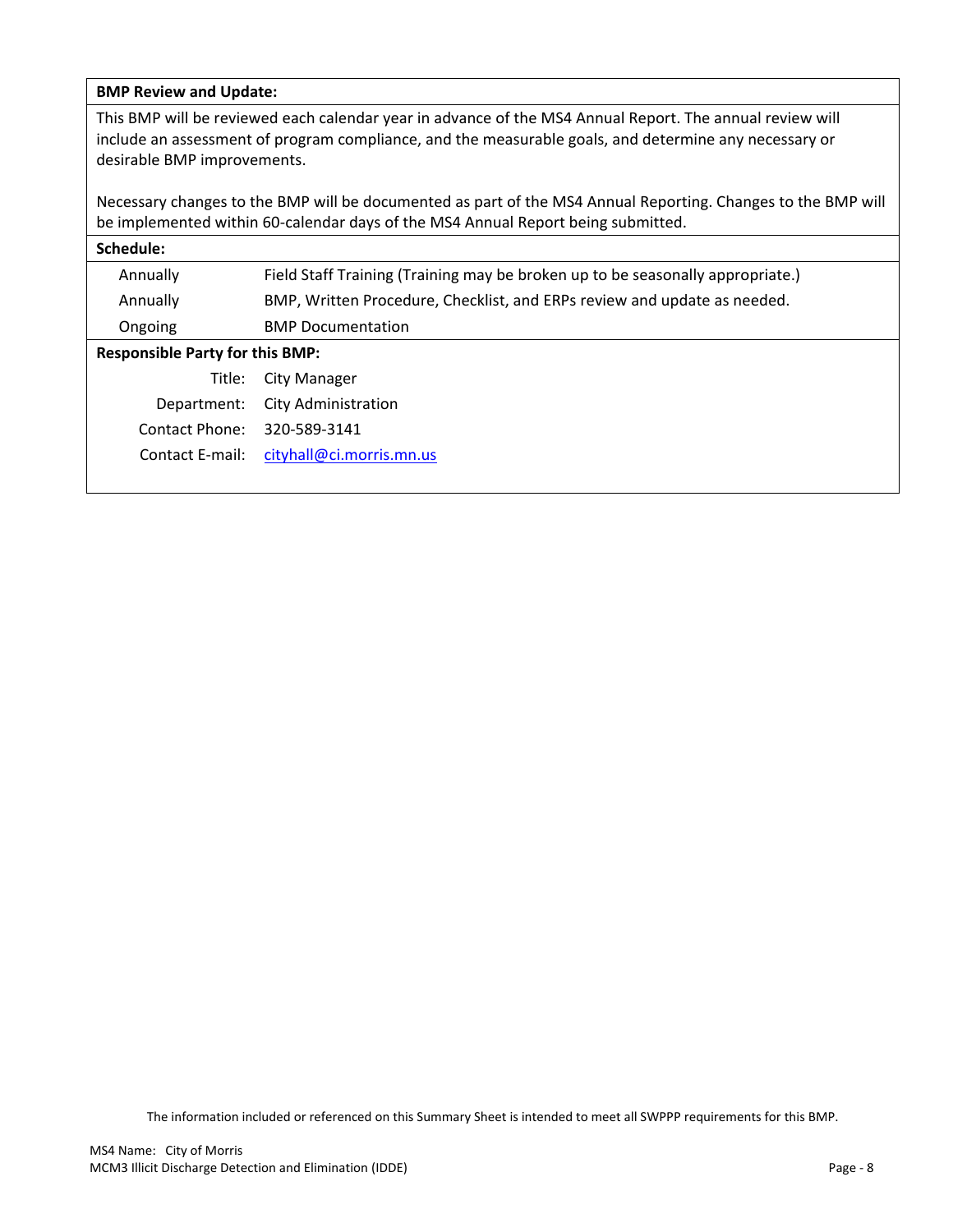# **BMP Summary Sheet Unique BMP MCM 4: Construction Site Stormwater Runoff Control**

<span id="page-10-0"></span>

|                                                         | <b>MS4 Name:</b> City of Morris                                                  |
|---------------------------------------------------------|----------------------------------------------------------------------------------|
|                                                         | <b>Minimum Control Measure:</b> MCM4 Construction Site Stormwater Runoff Control |
|                                                         | <b>BMP Title:</b> MCM4 Construction Site Stormwater Runoff Control               |
| <b>MNR040000 Permit Reference:</b> Lines $19.1 - 19.16$ |                                                                                  |

# **BMP Description:**

A Construction Site Stormwater Runoff Control program for construction activity with a land disturbance of greater than or equal to one acre, including projects less than one acre that are part of a larger common plan of development or sale

The permit requires that the permittee must develop, implement, and enforce a regulatory mechanism(s) that establishes requirements for erosion, sediment, and waste controls that is at least as stringent as the Agency's most current permit. The City Code requires projects to meet or exceed the requirements of the MN Construction Stormwater General Permit to Discharge Stormwater Associated with Construction Activity No. MNR100001.

The permit requires that the permittee's regulatory mechanism(s) to require site plans be submitted for review before the beginning of construction. §11.41 of the City Code meets this requirement.

City Staff performing site plan reviews and site inspections will receive training at least once per year for these duties. The type and level of training will be determine based on the work duties and responsibilities. Previously trained individuals will receive a refresher-training at least every three calendar years following the initial training.

# **BMP Written Procedures for this BMP:**

# **Site Plan Reviews:**

The following written procedure will be followed for Site Plan Review before the start of all construction activity.

- Sites that disturb 1.0 acres or more/Projects less than one acre that are part of a larger common plan of development or sale:
	- $\circ$  A written notice will be provided to the party that submitted the application to the City and the Property Owner of the need to apply for and obtain coverage under the CSW Permit,
	- $\circ$  A written checklist, consistent with the CSW and the City Code will be used to document the plan review. The checklist is based on the MPCA checklist (wq-strm2-47) modified to fit the needs of the City.
	- o A copy of the checklist will be kept with the permit application for a period of not less than 3 calendar years from the date of all City permits being closed.
- Sites that disturb less than 1.0 acres and are not part of a larger common plan of development or sale:
	- o A checklist will be used for the plan review.
	- o The checklist may be discarded once the permit is approved.

# **Site Inspections:**

The following written procedure will be followed for Site Inspections during construction activity.

• Sites that disturb 1.0 acres or more/Projects less than one acre that are part of a larger common plan of development or sale: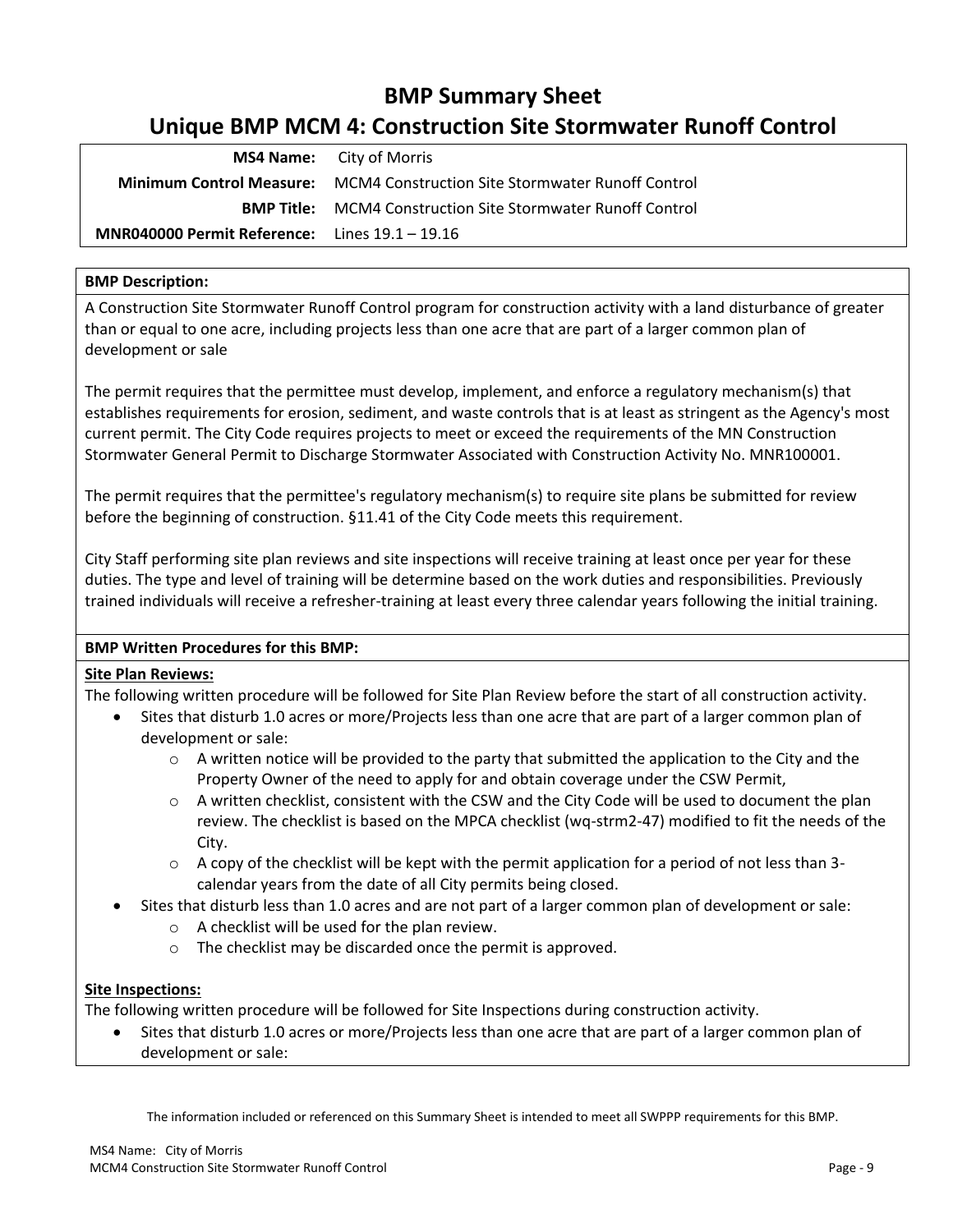- $\circ$  A written checklist, consistent with the CSW and the City Code will be used during site inspections. The checklist is based on the MPCA checklist (wq-strm2-36) modified to fit the needs of the City.
- $\circ$  Sites will be spot inspected. All items on the checklist may not be included in each inspection.
- Sites that disturb less than 1.0 acres and are not part of a larger common plan of development or sale:
	- $\circ$  No checklist will not typically be required or used for sites that fall into this category.
		- o Erosion and sediment control on these sites will be inspected:
			- During routine inspections by the building inspector, and
				- In response to complaints or concerns reported to the City.

# **High-Priority/Low-Priority Sites for Inspections:**

The following written procedure will be followed to determine high and low priority sites for inspections.

- Sites that do not require a CSW and area not located in the Shoreland Area will be considered Low Priority.
	- $\circ$  The City goal is to inspect all high-priority sites every 7 calendar days, but no less than every 14 calendar days.
- All other sites will be considered high priority.
	- The City will inspect low-priority sites during routine inspections by the building inspector, but no less than every 30 calendar days.
- All complaints or concerns reported to the City will be inspected within 5 regular business days of the City receiving the complaint or concern.

# **Receipt of Stormwater Reports, Complaints, and Concerns:**

Refer to the written procedures section of MCM3 Illicit Discharge Detection And Elimination of this SWPPP for the written procedure for receipt of receipt of stormwater reports, complaints, and concerns.

### **Written Enforcement Response Procedures (ERPs):**

The City maintains written ERPs as described in this SWPPP and the City Code.

### **BMP Documentation:**

Document all Plan Reviews:

- Project name and Location,
- Total acreage to be disturbed,
- Property Owner and Construction Contractor (if known),
- For sites that are required to obtain coverage under the CSW Permit
	- o Proof of coverage under the CSW Permit,
	- o Calculations for the permanent stormwater treatment system,
	- o Water quality volume treated compared to required water quality volume,
	- o Any "higher level of engineering" used to justify deviation from the CSW or MS4 Permit Requirements.
	- o All legal agreements related to stormwater:

Refer to the BMP Documentation section of MCM3 Illicit Discharge Detection and Elimination of this SWPPP for the items required to be documented for:

- Training,
- Receipt of Stormwater Reports, Complaints, and Concerns, and
- Enforcement Actions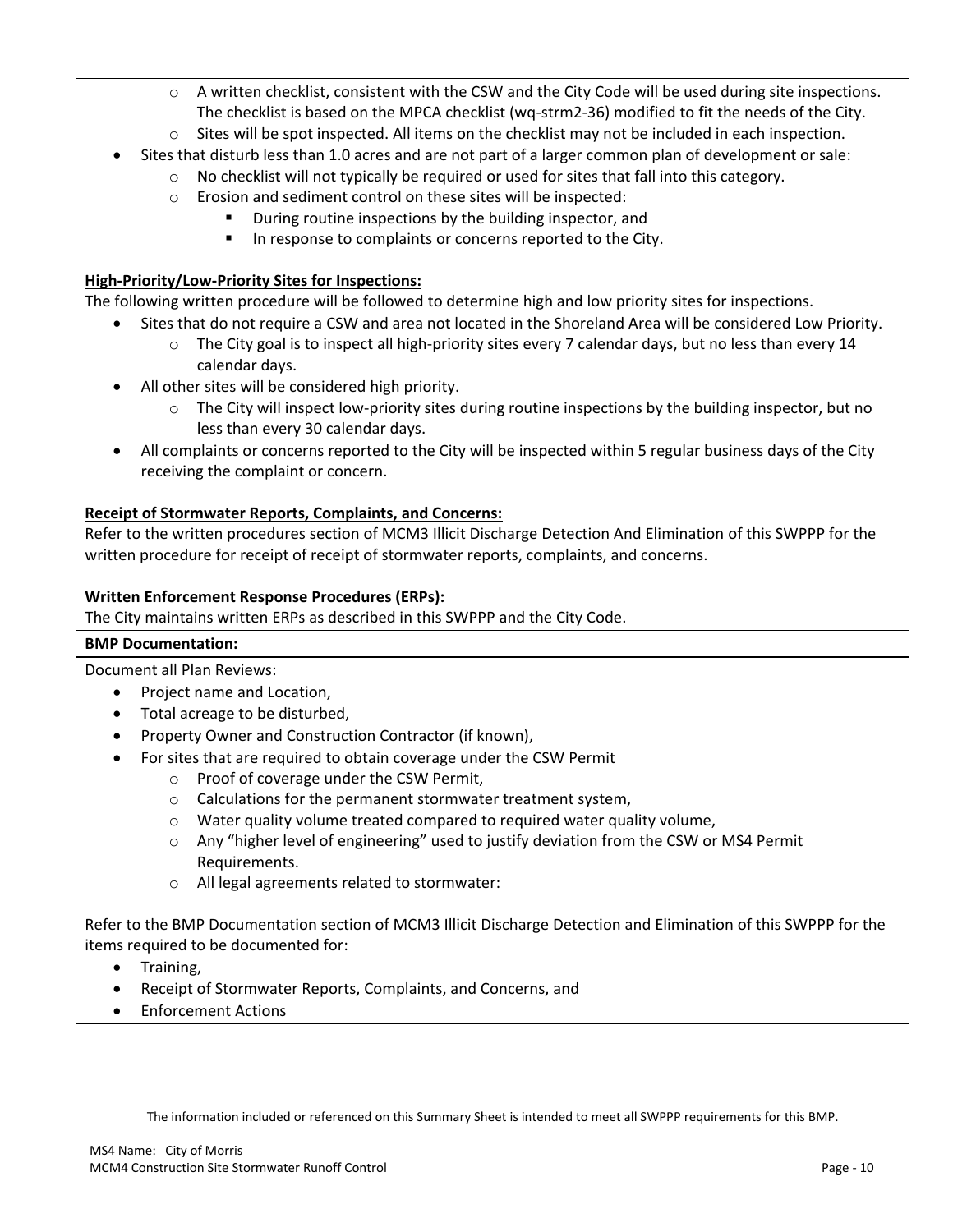#### **BMP Review and Update:**

This BMP will be reviewed each calendar year in advance of the MS4 Annual Report. The annual review will include an assessment of program compliance, and the documented information, and determine any necessary or desirable BMP improvements.

Necessary changes to the BMP will be documented as part of the MS4 Annual Reporting. Changes to the BMP will be implemented within 60-calendar days of the MS4 Annual Report being submitted.

| Schedule:                              |                                                                          |
|----------------------------------------|--------------------------------------------------------------------------|
| Annually                               | <b>Staff Training</b>                                                    |
| Annually                               | BMP, Written Procedure, Checklist, and ERPs review and update as needed. |
| Ongoing                                | <b>BMP Documentation</b>                                                 |
| <b>Responsible Party for this BMP:</b> |                                                                          |
| Title:                                 | City Manager                                                             |
| Department:                            | <b>City Administration</b>                                               |
| Contact Phone:                         | 320-589-3141                                                             |
| Contact E-mail:                        | cityhall@ci.morris.mn.us                                                 |
|                                        |                                                                          |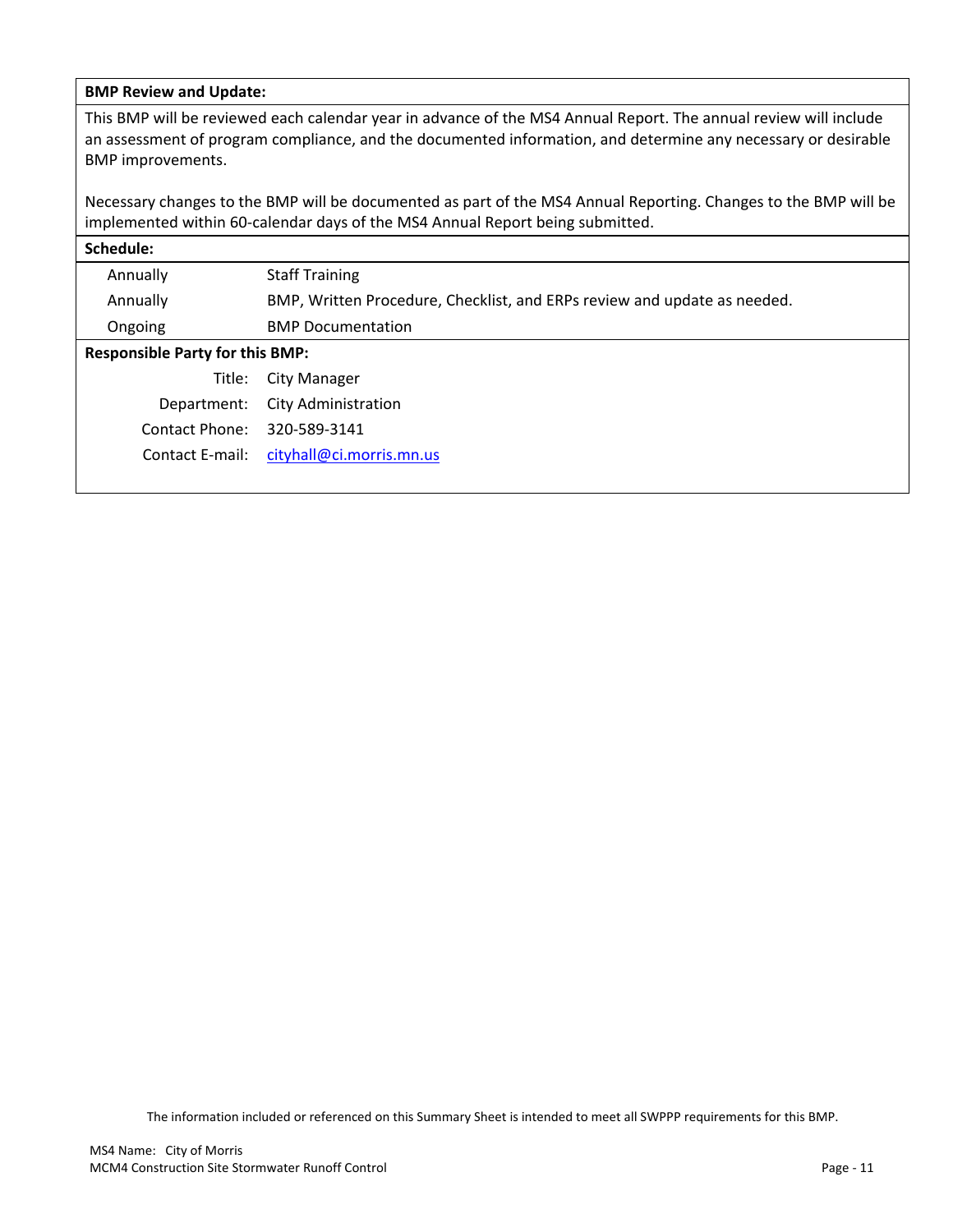# **BMP Summary Sheet Unique BMP MCM5: Post-Construction Stormwater Management**

<span id="page-13-0"></span>

|                                                         | <b>MS4 Name:</b> City of Morris                                              |
|---------------------------------------------------------|------------------------------------------------------------------------------|
|                                                         | <b>Minimum Control Measure:</b> MCM5 Post-Construction Stormwater Management |
|                                                         | <b>BMP Title:</b> MCM5 Post-Construction Stormwater Management               |
| <b>MNR040000 Permit Reference:</b> Lines $20.1 - 20.23$ |                                                                              |

# **BMP Description:**

A Post-Construction Stormwater Management program that prevents or reduces water pollution after construction activity is completed for construction activity with land disturbance of greater than or equal to one acre, including projects less than one acre that are part of a larger common plan of development or sale, within the permittee's jurisdiction and that discharge to the permittee's MS4.

The City ordinance requires the submittal of site plans with post- construction stormwater management BMPs designed with accepted engineering practices for review before permit approval. Construction may not begin until permit approval is received.

The City Code requires owners of construction activity to treat the water quality volume to meet or exceed the current CSW requirements. The City Code includes wording to meet the requirements of the 2013 MS4 General Permit.

The City maintains a mapped inventory of structural stormwater BMPs owned by the City.

A legal agreement such as a Development Agreement or similar document will be required for:

- New structural stormwater BMPs constructed that are intended to be owned and operated by a nongovernment party. The document will lay out requirements for long-term maintenance and provide access for City inspection.
- When cash payment or donation of land is made in lieu of construction of required structural BMPs, and
- When construction of required structural BMPs will not be completed within 24 calendar months of the start of the construction activity.

City Staff performing site plan reviews and inspecting structural BMPs will receive training at least once per year for these duties. The type and level of training will be determine based on the work duties and responsibilities. Previously trained individuals will receive a refresher-training at least every three calendar years following the initial training.

### **BMP Written Procedures for this BMP:**

Refer to the written procedures section of MCM4 Construction Site Stormwater Control of this SWPPP for the written procedure for site plan reviews.

### **Written Enforcement Response Procedures (ERPs):**

The City maintains written ERPs as described in this SWPPP and the City Code.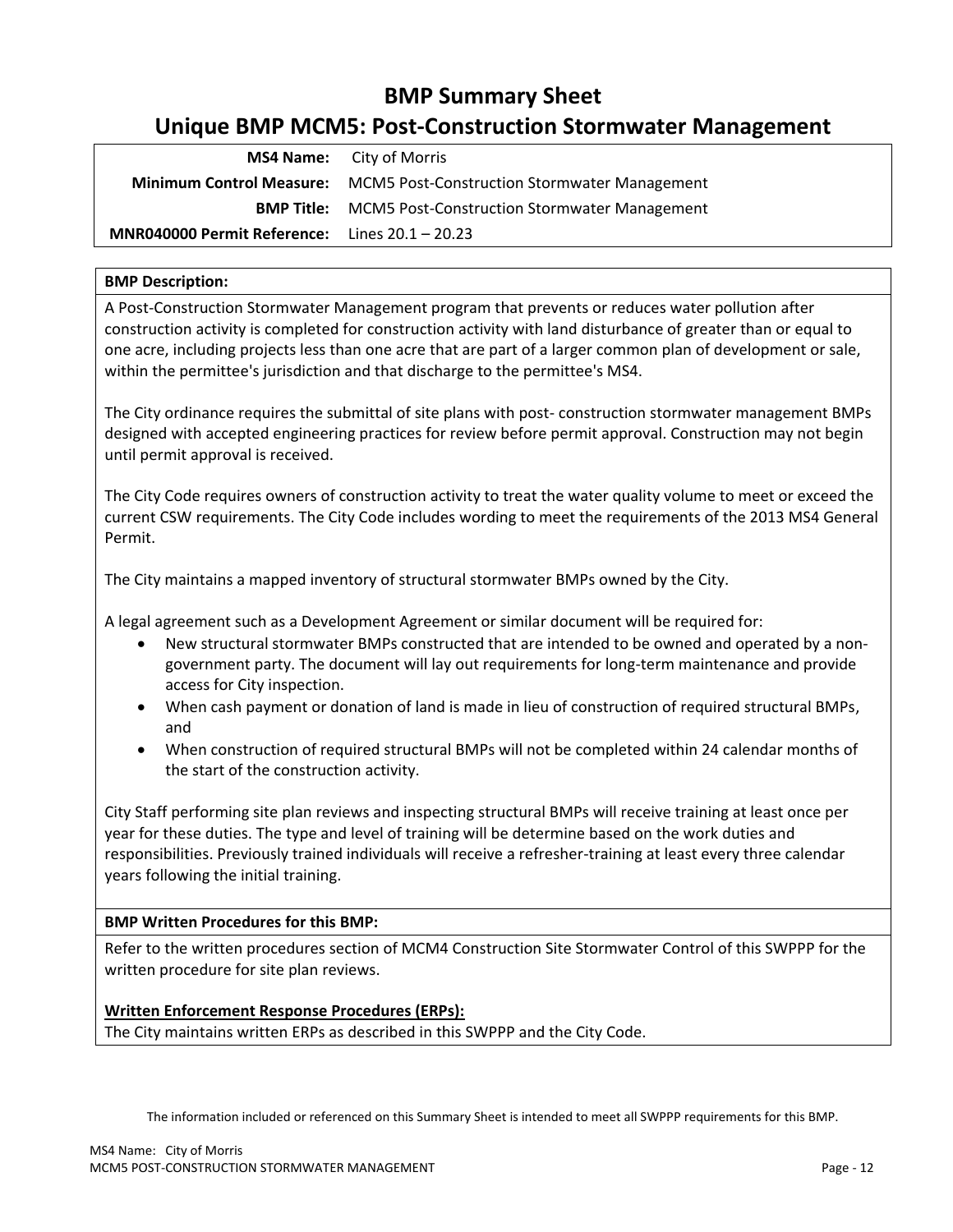| <b>BMP Documentation:</b>                                                                                                                                                                                                                        |                                                                                                              |  |
|--------------------------------------------------------------------------------------------------------------------------------------------------------------------------------------------------------------------------------------------------|--------------------------------------------------------------------------------------------------------------|--|
| Refer to the BMP Documentation section of MCM3 Illicit Discharge Detection and Elimination of this SWPPP for<br>the items required to be documented for:<br>Training, and<br><b>Enforcement Actions</b>                                          |                                                                                                              |  |
| Refer to the BMP Documentation section of MCM4 Construction Site Stormwater Control of this SWPPP for the<br>items required to be documented for site plan reviews.                                                                              |                                                                                                              |  |
| <b>BMP Review and Update:</b>                                                                                                                                                                                                                    |                                                                                                              |  |
| This BMP will be reviewed each calendar year in advance of the MS4 Annual Report. The annual review will include<br>an assessment of program compliance, and the measurable goals, and determine any necessary or desirable BMP<br>improvements. |                                                                                                              |  |
| Necessary changes to the BMP will be documented as part of the MS4 Annual Reporting. Changes to the BMP will<br>be implemented within 60-calendar days of the MS4 Annual Report being submitted.                                                 |                                                                                                              |  |
| Schedule:                                                                                                                                                                                                                                        |                                                                                                              |  |
| Sept. 2022                                                                                                                                                                                                                                       | The City Code will be updated to match the 2020 MS4 General Permit.<br>$\bullet$                             |  |
|                                                                                                                                                                                                                                                  | The mapped inventory of BMPs will be updated to add those not owned or operated<br>$\bullet$<br>by the City. |  |
| Ongoing                                                                                                                                                                                                                                          | <b>BMP Documentation</b>                                                                                     |  |
| Annual                                                                                                                                                                                                                                           | BMP Review and update as needed.                                                                             |  |
| <b>Responsible Party for this BMP:</b>                                                                                                                                                                                                           |                                                                                                              |  |
| Title:                                                                                                                                                                                                                                           | <b>City Manager</b>                                                                                          |  |
| Department:                                                                                                                                                                                                                                      | <b>City Administration</b>                                                                                   |  |
| <b>Contact Phone:</b>                                                                                                                                                                                                                            | 320-589-3141                                                                                                 |  |
| Contact E-mail:                                                                                                                                                                                                                                  | cityhall@ci.morris.mn.us                                                                                     |  |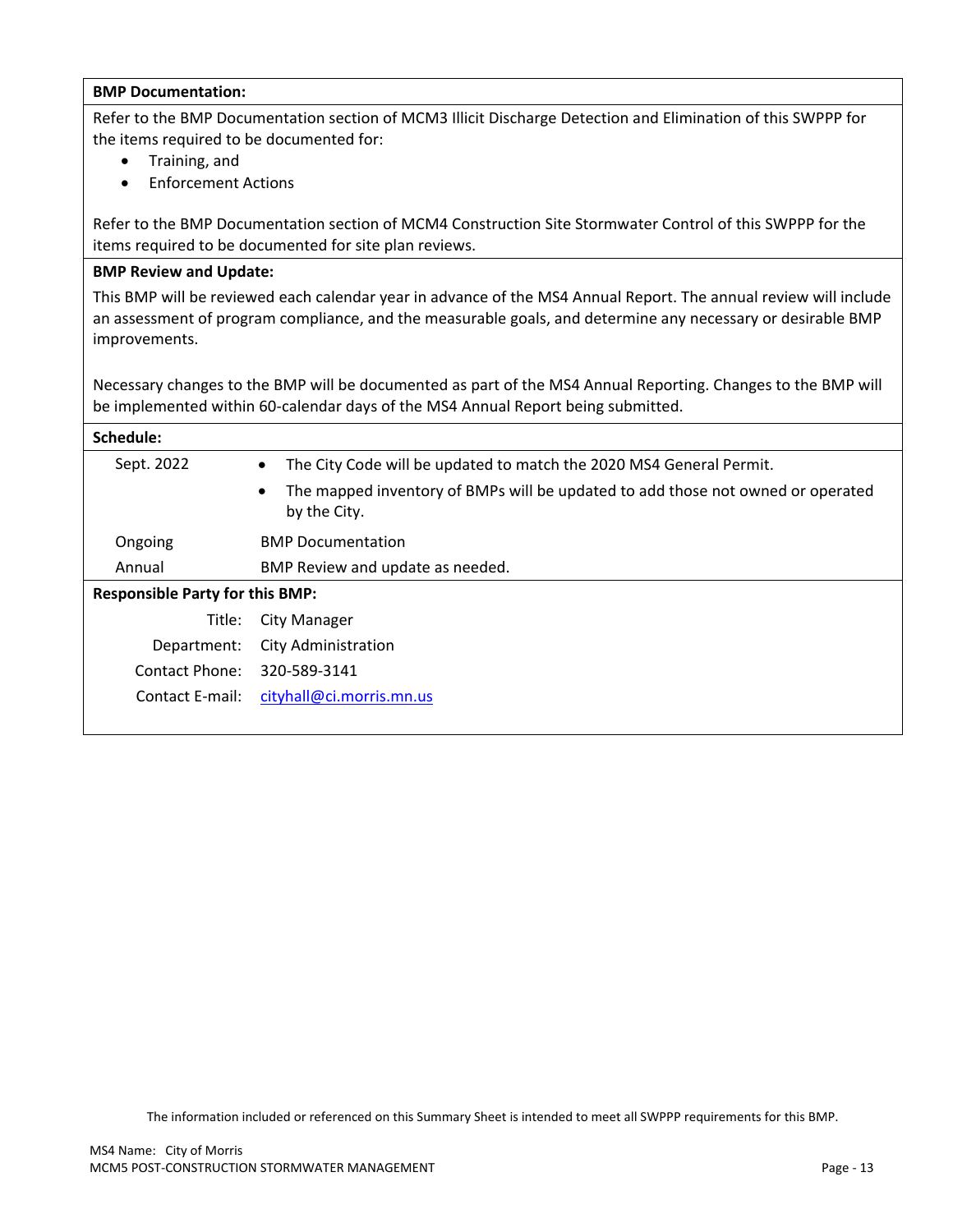# **BMP Summary Sheet**

# <span id="page-15-0"></span>**Unique BMP MCM6: Pollution Prevention/Good Housekeeping for Municipal Operations**

|                                                         | <b>MS4 Name:</b> City of Morris                                                               |
|---------------------------------------------------------|-----------------------------------------------------------------------------------------------|
|                                                         | Minimum Control Measure: MCM6 Pollution Prevention/Good Housekeeping for Municipal Operations |
|                                                         | <b>BMP Title:</b> MCM6 Pollution Prevention/Good Housekeeping                                 |
| <b>MNR040000 Permit Reference:</b> Lines $21.1 - 21.15$ |                                                                                               |
|                                                         |                                                                                               |

#### **BMP Description:**

An operations and maintenance program that prevents or reduces the discharge of pollutants to the MS4 from City owned/operated facilities and operations.

The City maintains a mapped inventory of City owned/operated facilities that may contribute pollutants to stormwater discharges.

The City reviews good housekeeping BMPs and implements new BMPs when feasible to prevent or reduce pollutants in stormwater discharges. Sample good housekeeping BMPs implemented by the City include:

- Waste disposal and storage, including dumpsters protected from contact with stormwater.
- Management of temporary and permanent stockpiles of materials such as street sweepings, snow, sand and sediment removal piles
	- o When feasible stockpiles are protected from contact with stormwater, and
	- $\circ$  Sediment controls at the base of stockpiles on the down gradient perimeter.
- Vehicle fueling, washing, and maintenance in designated areas only.
- Routine sweeping of municipal streets and parking lots.
- Annual Training for City Staff commensurate with individual's responsibilities as they relate to the permittee's SWPPP, including:
	- $\circ$  to recognize illicit discharge risks and implement controls to avoid them during normal duties. (e.g. park maintenance, pothole repair, paving activity, etc.)
	- o use and location of Spill Kits
	- $\circ$  use of appropriate erosion and sediment controls during soil disturbing activity
	- o proper use of herbicides, pesticides, fertilizers, and deicing materials
	- o reporting and assessment activities
	- o address the importance of protecting water quality

The City owned/operated salt storage areas are covered and on an impervious surface. Material loading and unloading is done in a designated area and spilled salt is swept up to avoid loss of salt.

### **BMP Written Procedures for this BMP:**

Refer to the BMP written procedures section of MCM3 Illicit Discharge Detection and Elimination of this SWPPP for the written procedure for:

- Investigating, Locating, and Eliminating the Source of Illicit Discharge, and
- Spill Response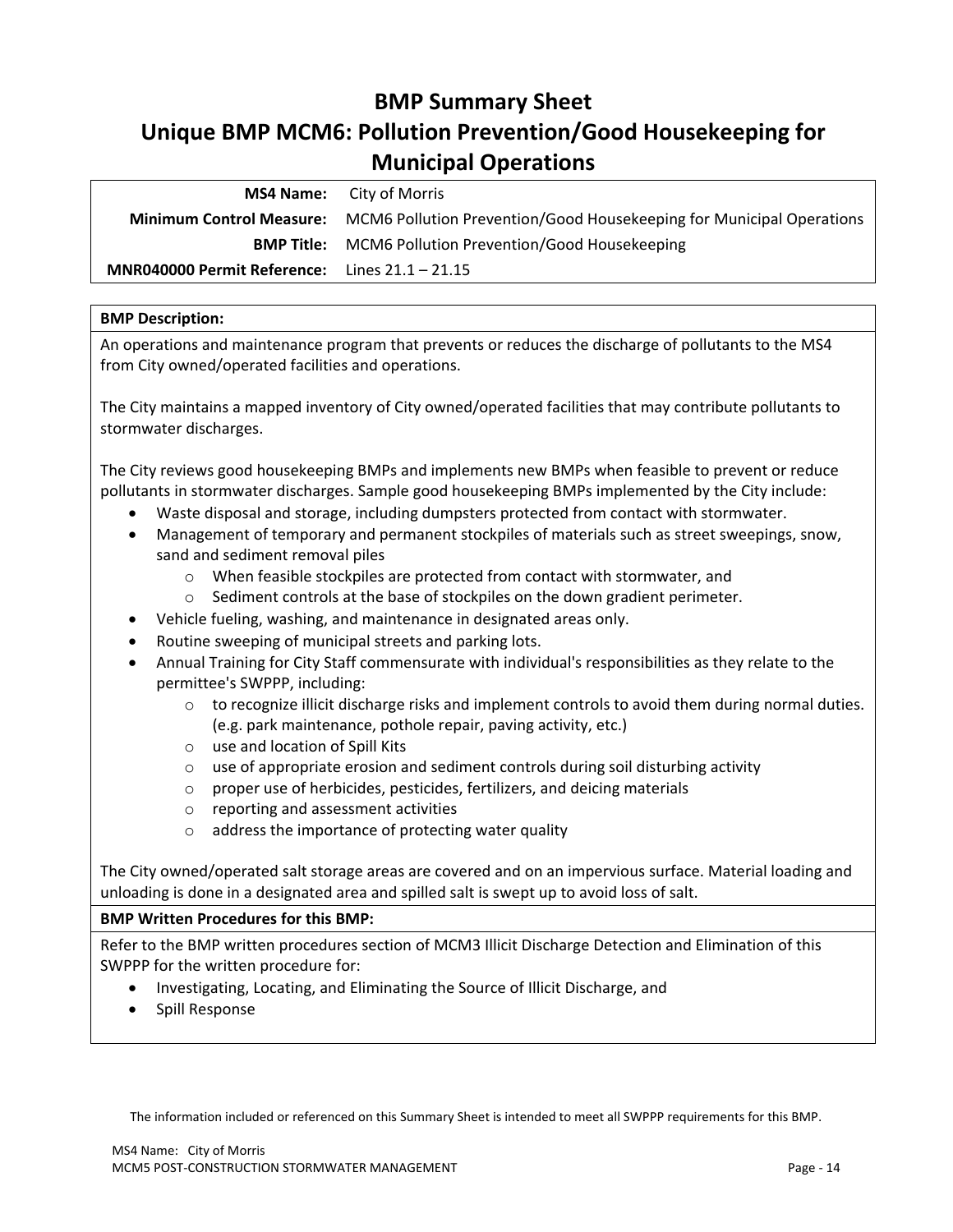# **Determining TSS and TP Treatment Effectiveness**

The following written procedure is for the purpose of determining the Total Suspended Solids (TSS) and Total Phosphorus (TP) treatment effectiveness of all permittee owned/operated ponds constructed and used for the collection and treatment of stormwater. These procedures are not used to determine stormwater credits.

- The City will use a literature-based approach to assess stormwater pond effectiveness.
	- o Pollutant removal percentages for stormwater pond BMPs vary. Values for TP and TSS include a range of values, from lowest to highest percent removal, observed in the literature. (*Pollutant Removal Percentages for Stormwater Pond BMPs. Minnesota Pollution Control Agency, 15 July 2015*)
		- 1. TSS (Low-median-high): 60-84-90
		- 2. TP (Low-median-high): 34-50-73
- Staff will evaluate the pond's design, construction and maintenance before assigning TSS and TP effectiveness. Staff will use their best judgement when records or data is not available.
	- $\circ$  New ponds will be assigned an estimated effectiveness based on the design and construction of the pond. Ponds will be reevaluated during subsequent inspection cycles for reduced effectiveness.
	- $\circ$  Existing ponds that have reduced detention times due to sediment build up, but are receiving regular maintenance and still effectively functioning in removing sediment will be assigned median effectiveness.
		- 1. TSS 84%
		- 2.  $TP 50%$
- Existing ponds that have substantial reduction in detention times due to sediment build up (50%) and are receiving regular maintenance, but sediment removal is significantly diminished by the buildup, will be assigned low effectiveness.
	- 1.  $TSS 60%$
	- 2.  $TP 34%$
- Existing ponds that have substantial reduction in detention times due to sediment build up such that there is no sediment removal after precipitation events will be assigned zero effectiveness.
- Existing ponds that that have been dredged to remove sediment build up and restored to original design parameters will be assigned their original expected effectiveness.
	- 1. TSS 90%
	- 2.  $TP 73%$
- In any situation above, staff may assign a lower pond effectiveness if they determine that the original design and/or construction and/or existing maintenance preclude the pond from effectively removing sediments. Assigned values can range anywhere from 0-90% for TSS and 0-73% for TP.
- Staff will use the Minnesota Stormwater Manual wiki Design Criteria for Stormwater Ponds http://stormwater.pca.state.mn.us/index.php/Design\_criteria\_for\_stormwater\_ponds) as a guide during pond evaluation.
- Staff will complete a visual inspection to ensure that there is not significant sediment buildup, hydrologic short circuiting or repairs/maintenance needed that would affect sediment or nutrient removal effectiveness.
- Pond effectiveness will be conducted in conjunction with the City's stormwater pond inspection cycle which runs concurrent with the MS4 General Permit cycle.
- Based on inspection findings, repair, replacement, or maintenance measures will be scheduled as necessary are necessary in order to ensure the structural integrity and proper function of structural stormwater BMPs and outfalls. The City will complete necessary maintenance as soon as possible. If necessary, maintenance cannot be completed within one year of discovery, the permittee must document a schedule(s) for completing the maintenance.